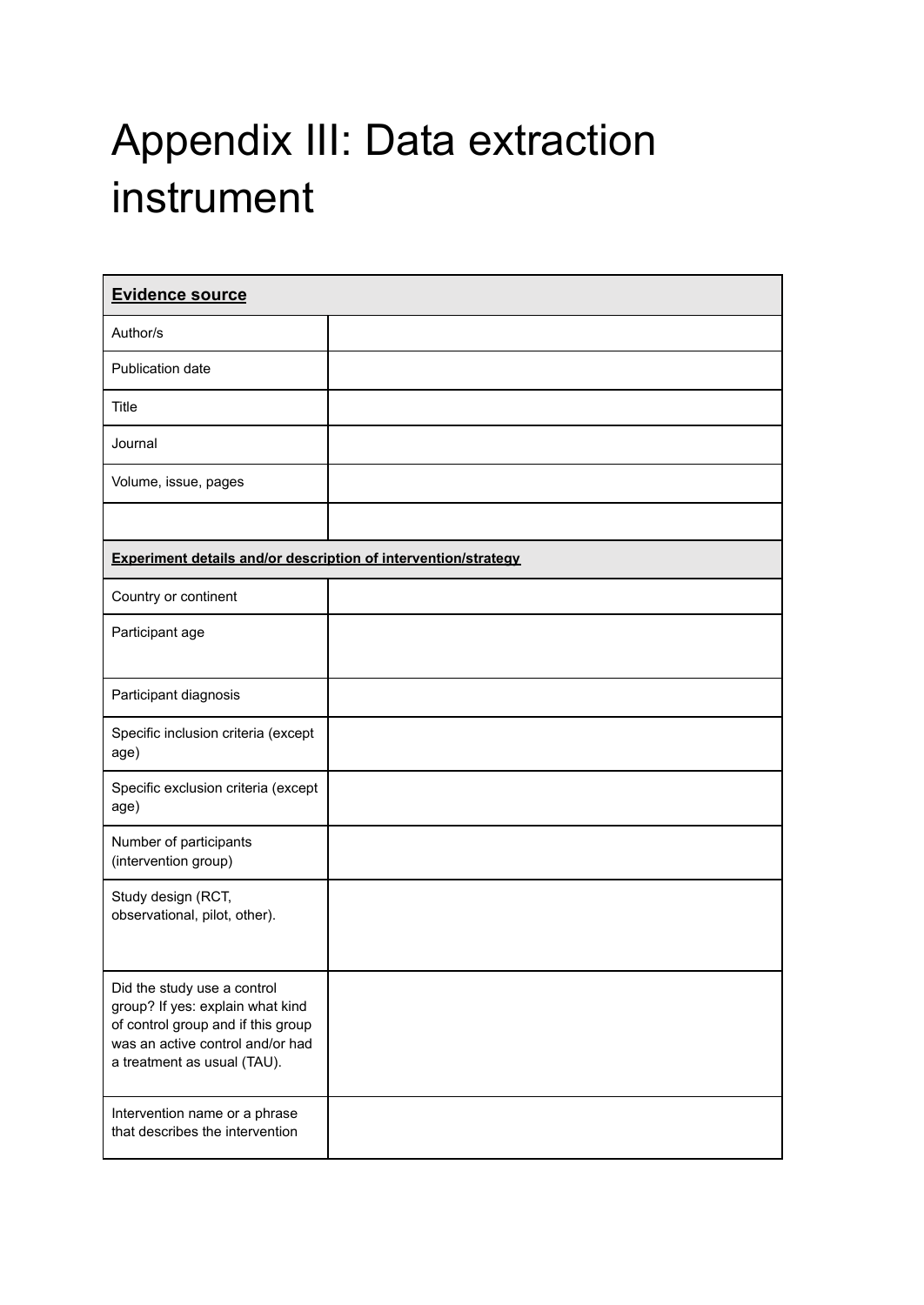| Goal/aim of the article                                                                                                                                                                        |  |  |
|------------------------------------------------------------------------------------------------------------------------------------------------------------------------------------------------|--|--|
| Who provided the intervention<br>(psychologist, peer-led,<br>experience-expert, spiritual<br>caregiver, self-help, other<br>namely: ).                                                         |  |  |
| Recipient (individual/individual<br>patient + significant other/group<br>with  participants).                                                                                                  |  |  |
| Modes of delivery (in<br>person/telephone or<br>video/app/non-interactive<br>technology (e.g. website/video),<br>other (e.g. activity, game).                                                  |  |  |
| number of times the<br>$1_{-}$<br>intervention was<br>delivered<br>Over what period of time<br>2.<br>3.<br>Duration of intervention.                                                           |  |  |
| Outcome measure (eg.<br>Qualitative interviews;<br>measurement instruments;<br>qualitative analysis of<br>questionnaire). Note the names<br>of the questionnaires used +<br>administered when? |  |  |
| Type of analysis of outcome<br>measure                                                                                                                                                         |  |  |
| Time of assessment                                                                                                                                                                             |  |  |
| Additional information (e.g. was<br>the intervention modified during<br>the course of the intervention).                                                                                       |  |  |
|                                                                                                                                                                                                |  |  |
| Theoretical background and goal/aim of the intervention                                                                                                                                        |  |  |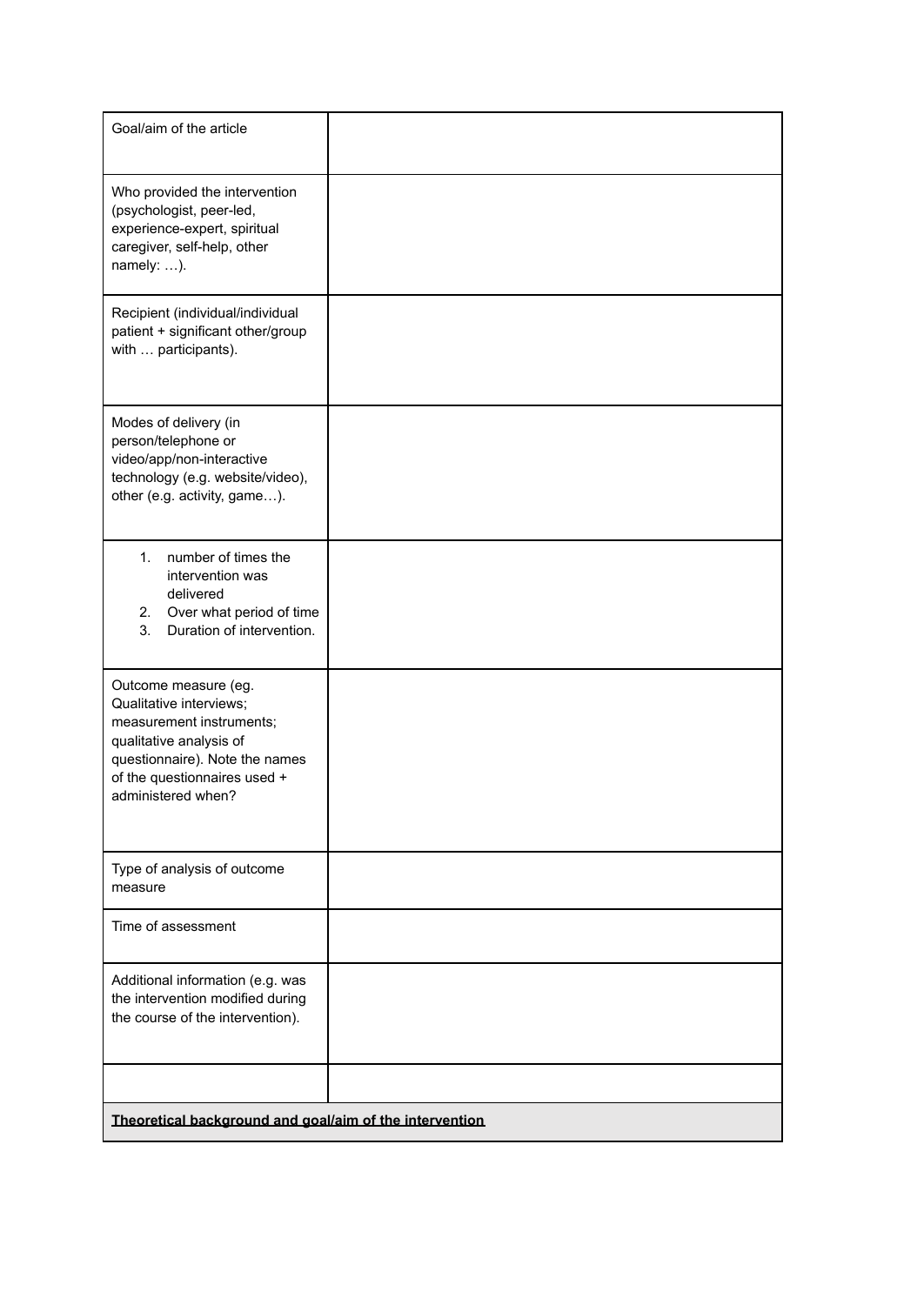| Primary clinical goal(s)<br>1.<br>of intervention                                                                                                                                                                                                                                                                                                                                                                                                     |  |  |
|-------------------------------------------------------------------------------------------------------------------------------------------------------------------------------------------------------------------------------------------------------------------------------------------------------------------------------------------------------------------------------------------------------------------------------------------------------|--|--|
| 2.<br>Other expected<br>outcomes of intervention                                                                                                                                                                                                                                                                                                                                                                                                      |  |  |
| Are the intervention components<br>based on main existing<br>therapies/paradigms or leading<br>theories?                                                                                                                                                                                                                                                                                                                                              |  |  |
| e.g. substantive theories in the<br>psychological domain such as<br>social identity theory, CGT,<br>narrative approach? or<br>approaches based on other<br>disciplines (medicine, spiritual<br>care, ) or specific theories<br>related to identity, meaning,<br>recovery etc. Think also about<br>psychodynamic theory;<br>counseling models (irt narrative<br>concepts); (constructive)<br>bereavement models;<br>relgious/spiritual coping theories |  |  |
| Describe in a few words the<br>rationale of this intervention<br>(based on the introduction). If<br>described also add the 'program<br>theory': what is the intervention<br>expected to do and how is it<br>expected to work?                                                                                                                                                                                                                         |  |  |
| Definition of identity/self, what<br>aspects of identity are focused<br>on?                                                                                                                                                                                                                                                                                                                                                                           |  |  |
|                                                                                                                                                                                                                                                                                                                                                                                                                                                       |  |  |
| <b>Intervention components</b>                                                                                                                                                                                                                                                                                                                                                                                                                        |  |  |
| What are the main topics (or<br>modules) that are discussed or<br>worked with in the intervention?<br>If possible: also add the<br>dimensions of these main topics<br>(e.g. if 'personal narrative' is<br>mentioned: which dimensions<br>within this narrative are attended<br>$to$ ?).                                                                                                                                                               |  |  |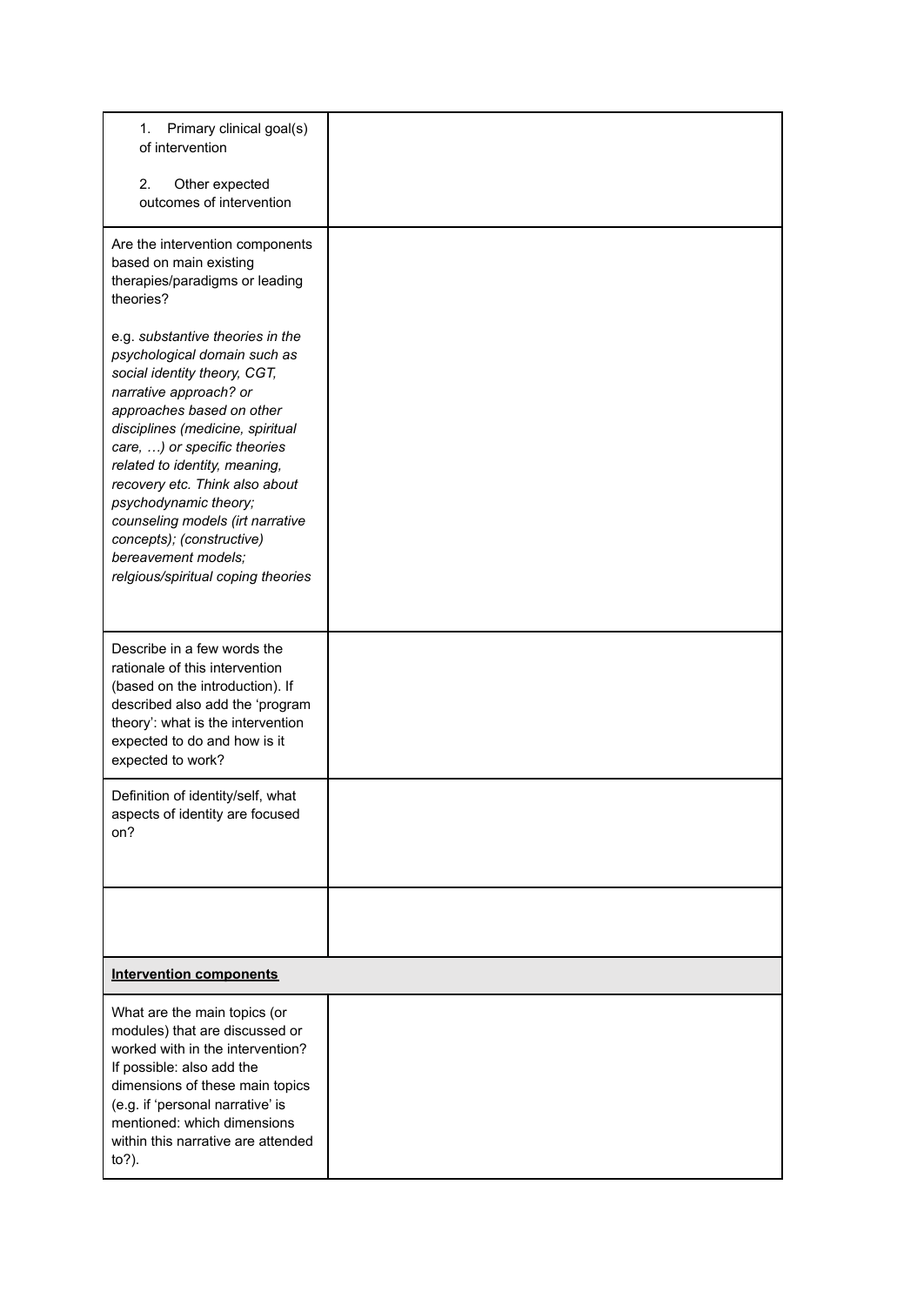| Short description of materials<br>(physical/informational),<br>procedures (activities/processes),<br>topics.                                                                                                                                                                                                                                                                                                                                                  |  |
|---------------------------------------------------------------------------------------------------------------------------------------------------------------------------------------------------------------------------------------------------------------------------------------------------------------------------------------------------------------------------------------------------------------------------------------------------------------|--|
| Working mechanisms of the<br>intervention (according to the<br>author/paper)                                                                                                                                                                                                                                                                                                                                                                                  |  |
|                                                                                                                                                                                                                                                                                                                                                                                                                                                               |  |
| <b>Intervention outcomes</b>                                                                                                                                                                                                                                                                                                                                                                                                                                  |  |
| Quantitative study results<br>-e.g. clinical outcomes:<br>improvements/worsening/                                                                                                                                                                                                                                                                                                                                                                             |  |
| Qualitative study results:<br>-e.g.<br>feasibility/acceptability/usability/s<br>atisfaction according to patients.<br>-e.g.<br>feasibility/acceptability/usability/s<br>atisfaction according to others.<br>-e.g. other qualitative outcomes<br>(effect, facilitators, barriers).<br>note: you do not have to note all<br>quotes by the participants, you<br>can also copy paste the authors<br>descriptions.<br>Follow up (including length of<br>follow-up) |  |
|                                                                                                                                                                                                                                                                                                                                                                                                                                                               |  |
| <b>Relevant other information</b>                                                                                                                                                                                                                                                                                                                                                                                                                             |  |
| In what way are interventions<br>suitable or tailored to the needs<br>of people who also experience<br>cognitive impairments (such as<br>difficulties with communication,<br>memory and intellectual<br>functioning)? le. non-verbal<br>elements?                                                                                                                                                                                                             |  |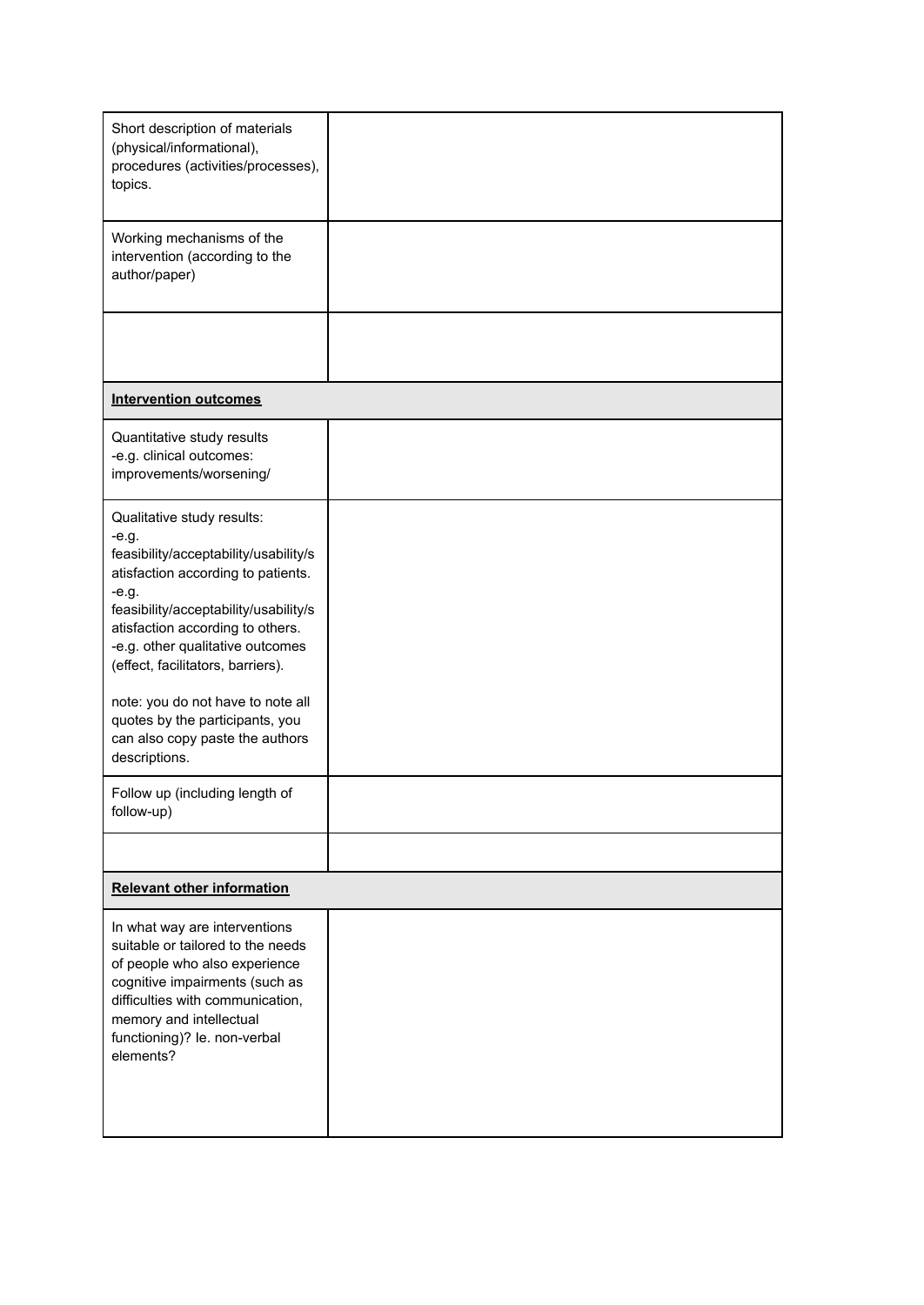| Possibility to tailor the<br>intervention to the specific needs<br>of people with cognitive<br>impairments? Does the article<br>mention suitability for people with<br>cognitive impairments? |  |
|-----------------------------------------------------------------------------------------------------------------------------------------------------------------------------------------------|--|
| Is there an activity-component<br>(learning by doing)?                                                                                                                                        |  |
| How is the context taken into<br>account (contact with significant<br>others, society, social factors)?                                                                                       |  |
| Author's explanation of findings<br>or mechanisms and hypotheses<br>about facilitators/barriers                                                                                               |  |
| Author's recommendations<br>relevant for intervention<br>development                                                                                                                          |  |
| Personal notes from the reviewer<br>e.g.                                                                                                                                                      |  |
| -study quality                                                                                                                                                                                |  |
| -own thoughts about working<br>mechanisms, facilitators and<br>barriers                                                                                                                       |  |
| -are there reasons to be cautious<br>about results?                                                                                                                                           |  |
| -How could the context interact<br>with the mechanisms to cause<br>these outcomes?                                                                                                            |  |
| -do you miss any important<br>theoretical foundations?                                                                                                                                        |  |
| Try to think out of the box: what<br>are the authors not describing,<br>but might be a relevant<br>mechanism or interaction?                                                                  |  |